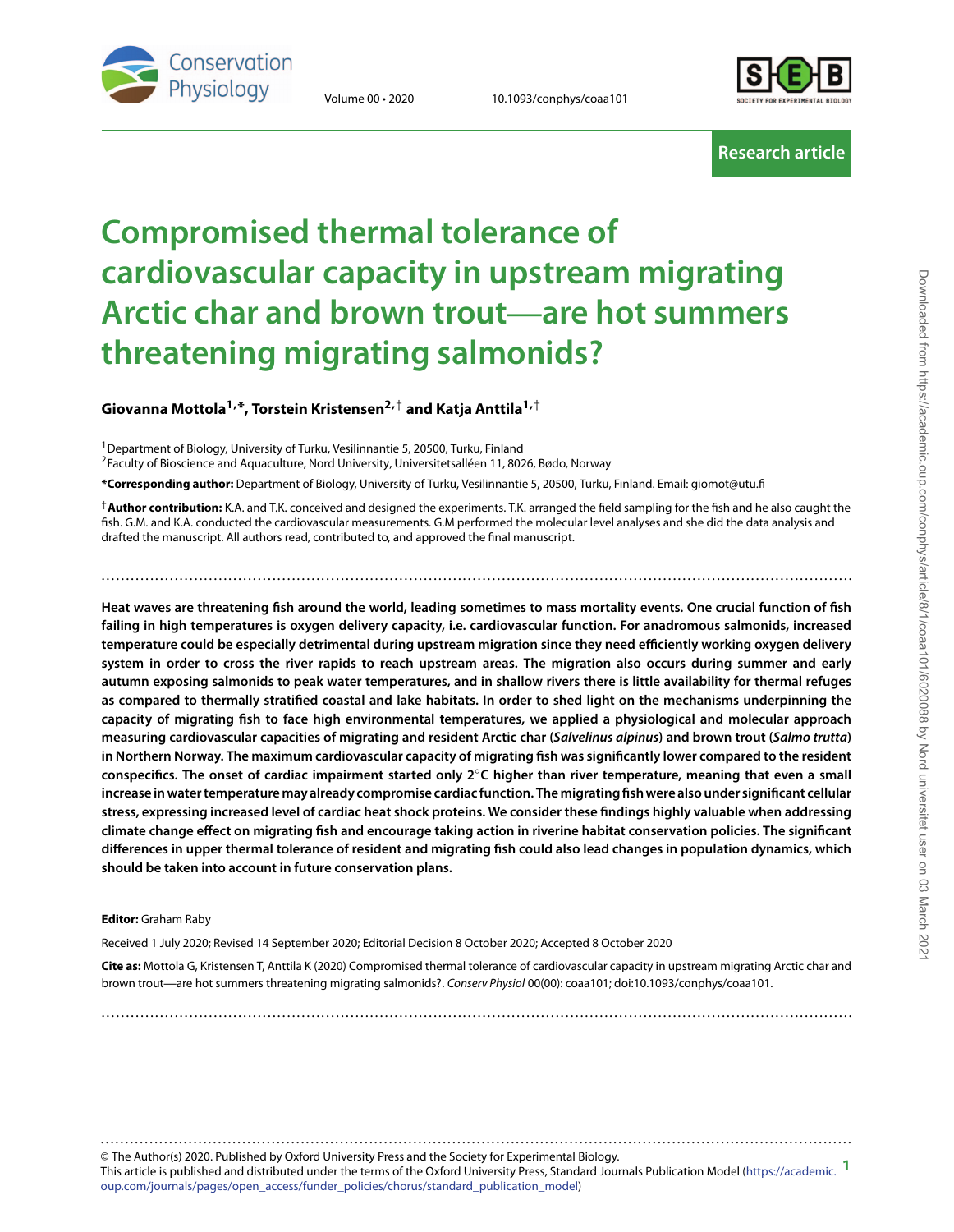#### **Research article Conservation Physiology** • Volume 00 2020

### **Introduction**

Current trends in climate change are threatening animals all around the world, and the situation is especially alarming for ectothermic animals that cannot regulate their body temperature. Fish die-offs in freshwater habitats have, for example, already been associated with extreme summer conditions [\(Farrell, 2009;](#page-8-0) Till et al.[, 2019\)](#page-9-0). The situation could worsen in the future since climate variability is predicted to increase and actually pose a greater risk to species than directional climate change [\(Donelson et al., 2018;](#page-8-1) [Vasseur et al., 2014\)](#page-9-1). In order to act and assess conservation policies the upper thermal limits of species need to be known. The limits, however, are species specific [\(Beitinger](#page-7-0) et al., 2000) and could also depend on the life stage of the animal [\(Pörtner & Farrell, 2008\)](#page-9-2). At the individual level the limits are defined by functional capacities of different organ systems [\(Moyano et al., 2020;](#page-8-2) [Pörtner, 2002\)](#page-9-3).

One of the functional capacities that temperature limits is circulatory oxygen delivery to tissues, i.e. function of cardiovascular system. For instance, modulation in heart rate  $(f_H)$  with temperature change happens rapidly in fish, making it well suited to measure when assessing the influence of temperature on cardiac function [\(Eliason and Anttila, 2017\)](#page-8-3). In salmonids, increasing temperatures have, for example, been shown to lead to an impairment of the maximum heart rate  $(f_{\text{Hmax}})$  when body temperature is above the optimum of [the species and approaching its upper thermal limits \(Anttila](#page-7-1) et al., 2014; [Eliason et al., 2011;](#page-8-4) [Steinhausen et al., 2008\)](#page-9-4). Impairment in  $f_{\text{Hmax}}$  will hinder the oxygen delivery to tissues and could eventually lead to failure in function of different organ systems. There are many physiological and biochemical interpretations on why the cardiac function fails beyond [certain threshold \(](#page-8-6)[Haverinen & Vornanen, 2020](#page-8-5)[;](#page-8-6) Iftikar et al., 2015; [Rodnick & Gesser, 2017;](#page-9-5) [Vornanen et al., 2014\)](#page-9-6) but the mechanism becomes more complicated when contextualized in natural conditions where several biotic and abiotic factors are changing simultaneously. In salmonids, the threat from extreme summer temperatures could be especially high during the upstream migration [\(Eliason](#page-8-4) et al., 2011). This life stage is energetically demanding because migrating fish need to swim upstream and through rapids and they are at limits of their aerobic performance already under normal summer temperatures [\(Farrell, 2009;](#page-8-0) [Eliason](#page-8-4) et al., 2011). Moreover, migration of salmonids occurs during summer and, therefore, entails entering to relatively warm water with little to no availability to thermal refuges in contrast with thermally stratified coastal and lake habitats [\(Bjornn and Reiser, 1991\)](#page-7-2). Increased temperature may threaten the aerobic performance [of the fish during this crucial life stage \(Pörtner & Farrell,](#page-9-2) 2008) and lead to significant mortalities of migrating fish due to cardiac failure [\(Eliason et al., 2011;](#page-8-4) [Eliason et al., 2013;](#page-8-7) [Farrell, 2009\)](#page-8-0).

Physiological failure given by sudden temperature increase is the consequence of equally compromised cellular function. It is well known that cell structure and activity are modified

as function of temperature [\(Somero, 2020\)](#page-9-7). An exposure of organisms to a temperature several degrees higher than normal characteristically elicits the synthesis of a set of pro[teins termed heat shock proteins \(HSPs\) \(Dietz and Somero,](#page-8-8) 1993). The main role of those chaperone family is to provide the cell protection by preventing aggregation or improper folding of proteins [\(Currie and Tufts, 1997\)](#page-8-9), i.e. counteracting the potential detrimental effect of increasing temperature. However, their function might vary based on their molecular weight, and some of them are constitutively expressed during cellular homeostasis. Expression of HSPs is widely used to assess the level of cellular stress in thermal biology studies, therefore observing their pattern of expression in the cardiac cell might help to describe thermally related cardiac failure.

In this study we assessed the upper thermal limits, function of cardiovascular system and the cardiac cellular stress of two sympatric, partly anadromous, salmonid species, Arctic char (Salvelinus alpinus) and brown trout (Salmo trutta) in Northern Norway [\(Fig. 1\)](#page-2-0). The  $f_{\text{Hmax}}$  during temperature increase and temperature where fish get cardiac arrhythmias  $(T_{arr}$ , the upper thermal limit for normal cardiovascular performance) were analysed from wild char and trout at the beginning of their upriver migration and compared to their resident fresh-water conspecifics. Furthermore, we measured the levels of different HSPs to estimate the cellular stress these fish might be experiencing. The aim of the project was to evaluate the vulnerability of migrating and resident salmonids to extreme thermal episodes. For conservation purposes we are providing extremely important information since species and various life history strategies might have different capacities to respond to heat waves, leading to possible changes in ecosystem structure.

### **Methods**

..........................................................................................................................................................

..........................................................................................................................................................

### **Sampling procedures and experimental set-up**

Fish  $(n=38)$  sampling and testing were conducted during August 2017 from a river and lake system, in Botnvatnet water basin, Rognan, Norway (67.093, 15.514) [\(Fig. 1\)](#page-2-0). Immature char  $(n=19)$  and brown trout  $(n=19)$  were caught either from the river Botnelva (67.09718, 15.47450; 67.09718, 15.47450) = *migrating fish* or lake Litlevatnet (67.097587, 15.484781) and Botnvatnet (67.097587, 15.484781) = *resident fish* using sport fishing gear [\(Fig 1.](#page-2-0)). Immediately after catching, the fish were transported in a 60-L bucket to measurement site at lakeshore and kept maximally 12 hours in a cage located nearby the lakeshore before performing measurements [\(Fig. 1\)](#page-2-0). The experiment was approved (FOTS ID 13035) by the Norwegian Food Safety Authority under the regulation of the Research Animal Act (FOR-2015-06-18-761). The entry of fish from river to lake was closed with net and trap system starting from end of June 2017 [\(Davidsen](#page-8-10) et al., 2019), thus, fish caught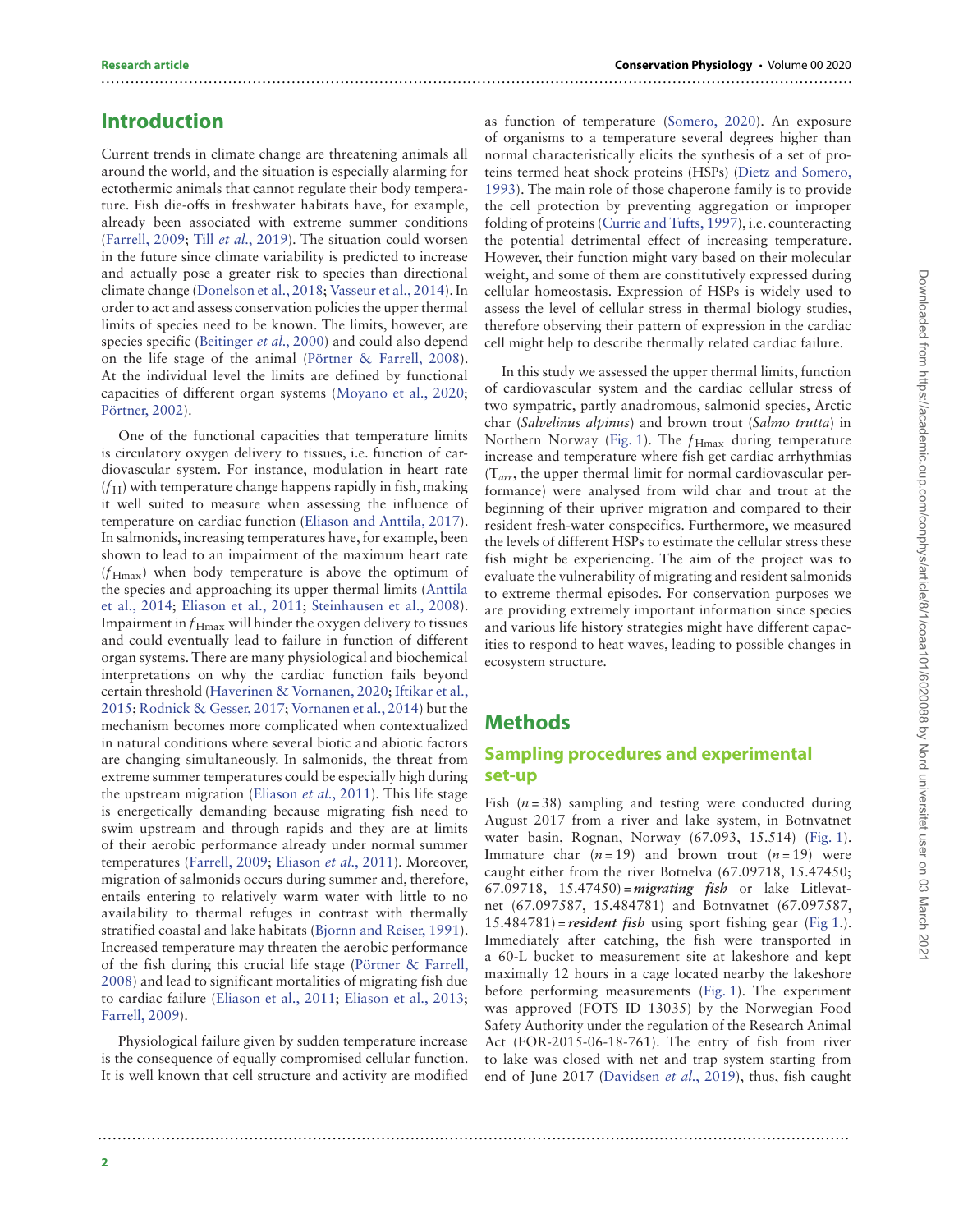

<span id="page-2-0"></span>**Figure 1: Botnvatnet water basin.** Sampling area of migrating and resident Arctic char and brown trout. Black stars indicate the location where migrating (M) and resident (R) conspecific were caught.

from lake represented resident population that had been in lake the whole summer while fish caught from river were at early phases of migration (caught maximally 200 meters from fjord to upstream). Water temperature was monitored using temperature data loggers (DST milli-CT, [www.star-oddi.com\)](www.star-oddi.com) in the lake during the sampling period. Data loggers in the lake were placed at 1 m depth. This environmental temperature, therefore, represent the maximal temperature where the fish were exposed to at lake habitat (maximal acclimatization temperature for resident fish). The temperature at the beginning of July was around 6◦C and increased gradually to around 10◦C at beginning of August when the experiments were conducted (Supplementary Figure 1; [Monsen, 2019\)](#page-8-11). The river temperature was 12.3◦C at the time of the experiments (the river receives water just from the surface layer of the lake). The sea temperature (where the migrating fish were maximally acclimatized to) was reported by [Davidsen](#page-8-10) et al., (2019). Their loggers were also located at the 1 meter depth, thus, representing the maximal environmental temperatures the fish were exposed to before migration. According to [Davidsen et al., \(2019\)](#page-8-10) at the beginning of the July the sea temperature was around 10◦C and increased gradually to 15◦C at beginning of August (see [Fig. 2](#page-3-0) in [Davidsen et al., 2019](#page-8-10) report, page 15).

Arrhythmia temperature  $(T_{arr})$  and maximum heart rate  $(f_{\text{Hmax}})$  was measured from 32 resident and migrating fish  $(n = 10$  migrating char, length:  $29.8 \pm 1.4$  cm (mean  $\pm$  SD);  $n=7$  resident char, length:  $27.1 \pm 2.8$  cm;  $n=7$  migrating

trout, length:  $26 \pm 3.1$  cm;  $n = 8$  resident trout, length:  $18.1 \pm 1.8$  cm) following method by Casselman et al., [\(2012\). Each fish was initially anesthetized with 100 ppm](#page-7-3) MS-222 (buffered with sodium bicarbonate, pH = 7.0) and weighed before being placed in the experimental chamber with temperature-controlled water circulation. The water in the system was from the lake and it was kept at 10◦C with Julabo chiller–heater (F32 ME, Julabo GmbH, Seelbach, Germany). The water was constantly aerated and contained 60 ppm buffered MS-222 keeping the fish under anaesthesia during the measurements. Water flow inside the chambers was directed over the gills of the fish. The electrocardiogram (ECG) recording was performed using silver electrodes touching the skin of the fish. A Grass 7 D amplifier (Astro-Med, Brossard, QC, Canada) amplified the ECG signal that was recorded with BioPac MP100 data acquisition system (BIOPAC System, Inc., Santa Barbara, California). The fish were allowed to recover from handling for 30 minutes. In order to achieve the maximum heart rate, fish received an intraperitoneal injection of atropine sulphate 1.2 mg  $kg^{-1}$ (Alfa Aesar™, Fisher Scientific Oy, Vantaa, Finland) and 15 minutes later isoproterenol 4 μg kg−<sup>1</sup> (Sigma-Aldrich, Darmstadt, Germany) injection. Fifteen minutes after the isoproterenol injection, water temperature was increased with 1◦C steps every 6 minutes (i.e. 10◦C h−1) until first cardiac arrhythmia was observed (QRS complex or P wave was missing, [Fig. 2\)](#page-3-0), indicating arrhythmia temperature,  $T_{\text{arr}}$ . As shown by [Casselman](#page-7-3) et al., 2012, preliminary experiments with different heating rates (i.e. 2, 5 and  $10\degree C$  h<sup>-1</sup>) resulted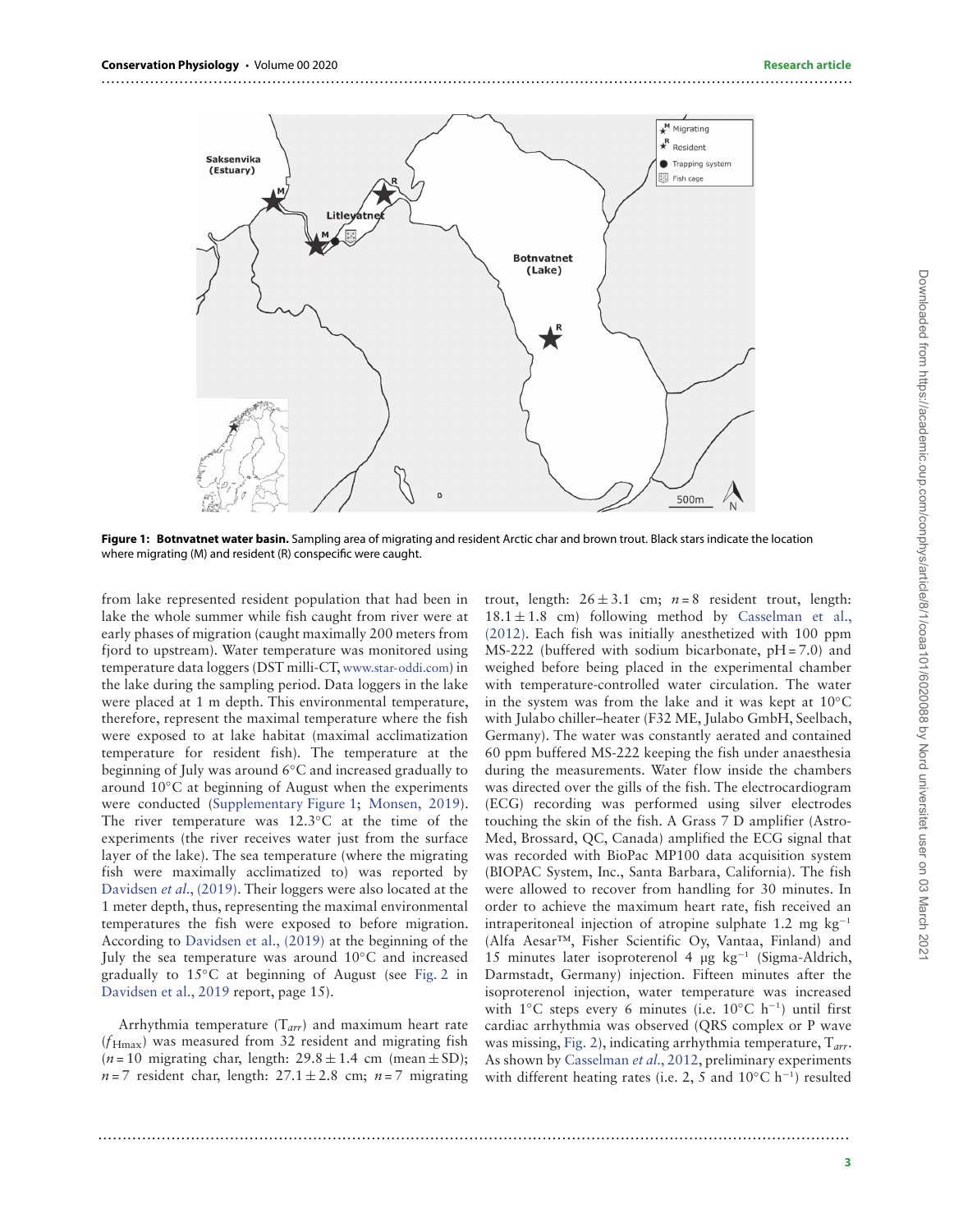

..........................................................................................................................................................

<span id="page-3-0"></span>**Fig. 2:** ECG of a rhythmic vs arrhythmic heart rate.

in identical  $f_{\text{Hmax}}$  changes. Therefore, the 10°C h<sup>-1</sup> heating rate was adopted for the current experiment. Once this endpoint was reached, the fish were quickly removed from the experimental chamber and sacrificed with cranial percussion. Length and sex of the fish were recorded and ventricle was quickly removed and frozen with liquid nitrogen. Thereafter ventricles were kept in −80◦C before further measurements. Six fish got immature arrhythmias after injections before heating procedure started and were removed from heart rate setup without cardiac measurements. The ventricles of these were also removed and processed as stated above.

#### **HSP determination**

Samples of trout and char ventricle (∼15 mg) were taken and weighted, while the tissue was submerged in liquid nitrogen. Samples were homogenized in 6 volumes of lysis buffer (62.5 mM Tris–HCl, 1 μg m−<sup>1</sup> leupeptin, 1 μg m−<sup>1</sup> pepstatin, 1 mM PMSF, pH 6.8) using TissueLyser (Qiagen, Hilden, Germany) at 30 shakes s−<sup>1</sup> for 2 min. Lysates were kept on ice and centrifuged at 5100 g for 10 min at 4◦C. The supernatants were mixed with Laemmli buffer and denatured for 7 min at 95◦C [\(Laemmli, 1970\)](#page-8-12). To determine protein concentration, BCA Protein Assay was performed using serial dilution of bovine serum albumin  $(1–10 \text{ mg ml}^{-1})$ as a standard (Thermo Scientific, Rockford, IL, USA). Spectrophotometric measurements were performed at 570 nm using a Wallac EnVision 2103 Multilabel Reader (Perkin Elmer, Turku, Finland). For Western blot, 20 μg of protein from each sample was loaded onto a TGX Stain-Free™ FastCast™ Acrylamide gels, 12% (BioRad, Cat#1610185). Proteins were separated by size at 200 V for 35–40 min. Thereafter the gels were scanned from total protein analyses with ChemiDoc MP Imaging System (Biorad, Hercules, CA, USA) [\(Fig. 3 g–i\)](#page-4-0). From the gels the proteins were transferred to a Whatman nitrocellulose membrane, pore size 0.45 μm (Perkin Elmer, Boston, MA, USA), at 100 V for 1 h at +4◦C and then incubated in Tris-buffered saline (TBS) blocking solution containing 5% non-fat powdered milk. Membranes were incubated overnight with rabbit polyclonal heat shock cognate 70 (HSC70) (ab137808) primary antibody (1:10000) (Abcam, Cambridge, UK), mouse monoclonal HSP90 beta (ab53497) primary antibody (1:1000) (Abcam, Cambridge, UK) or rabbit polyclonal anti-salmonid inducible HSP70 (AS05061A) primary antibody (1:10000) (Agrisera, Vännäs,

Sweden) in TBS-0.1% Tween-5% milk at  $+4°C$ . Thereafter, membranes were incubated in TBS-0.1% Tween-5% milk with 1:5000 StarBright™ Blue 700 Goat Anti-Rabbit IgG (Biorad, Hercules, CA, USA) secondary antibody for the detection of HSC70 and HSP70, and 1:10000 of IRDye® 800CW Goat anti-Mouse IgG (Licor, Lincoln, NE, USA) secondary antibody to detect HSP90. After TBS-0.1% Tween membrane washing, the bands were visualized at 700 or 800 nm in ChemiDoc MP Imaging System (Biorad, Hercules, CA, USA) [\(Fig. 3 d–f\)](#page-4-0). Densitometry was performed using ImageLab. Each gel contained gel loading control sample to account gel-to-gel variation in calculations. For estimating the relative protein levels of HSP70, HSP90 and HSC70, their band intensities were divided with total protein gel band intensities, i.e. giving HSP or HSC levels per total protein amount of samples.

#### **Data and statistical analyses**

Before analysing differences among populations and species the equal variances of measured parameters were tested with Brown–Forsythe test. Normality of residuals was tested with Shapiro–Wilk and Kolmogorov–Smirnov tests. Differences in arrhythmia temperatures, HSP and HSC levels among species and life history strategy (i.e. migrating or resident, M&R) were tested using two-way Analysis of Variance (ANCOVA) using length of the fish as covariate and followed with Tukey post hoc test if differences were noted. The length of the fish was used as covariate since it differed significantly among the group  $(P < 0.001)$ . If ANCOVA assumptions were not satisfied, a Kruskal–Wallis one-way ANOVA on Ranks was performed and multiple comparisons were tested with Dunn's method. Repeated measured of three-way ANCOVA was used to estimate differences in maximum heart rates among species and M&R in different temperatures. The statistical analyses were performed in temperatures between 10 to 16◦C since after 16◦C only 2 migrating char (out of 10) and 3 migrating trout (out of 7) were having rhythmic heart rate and rest of the fish were already removed from measuring setup. Meanwhile, for the study of HSPs, we considered also fish having a rhythmic heart rate after 16◦C. Values are expressed as mean ± SE. All the statistical analyses were performed using SigmaPlot14 (SyStat Software, San Jose, CA, USA) or IBM SPSS Statistics 24 (IBM corp. ©). Values showing a P *<* 0.05 were considered statistically significant.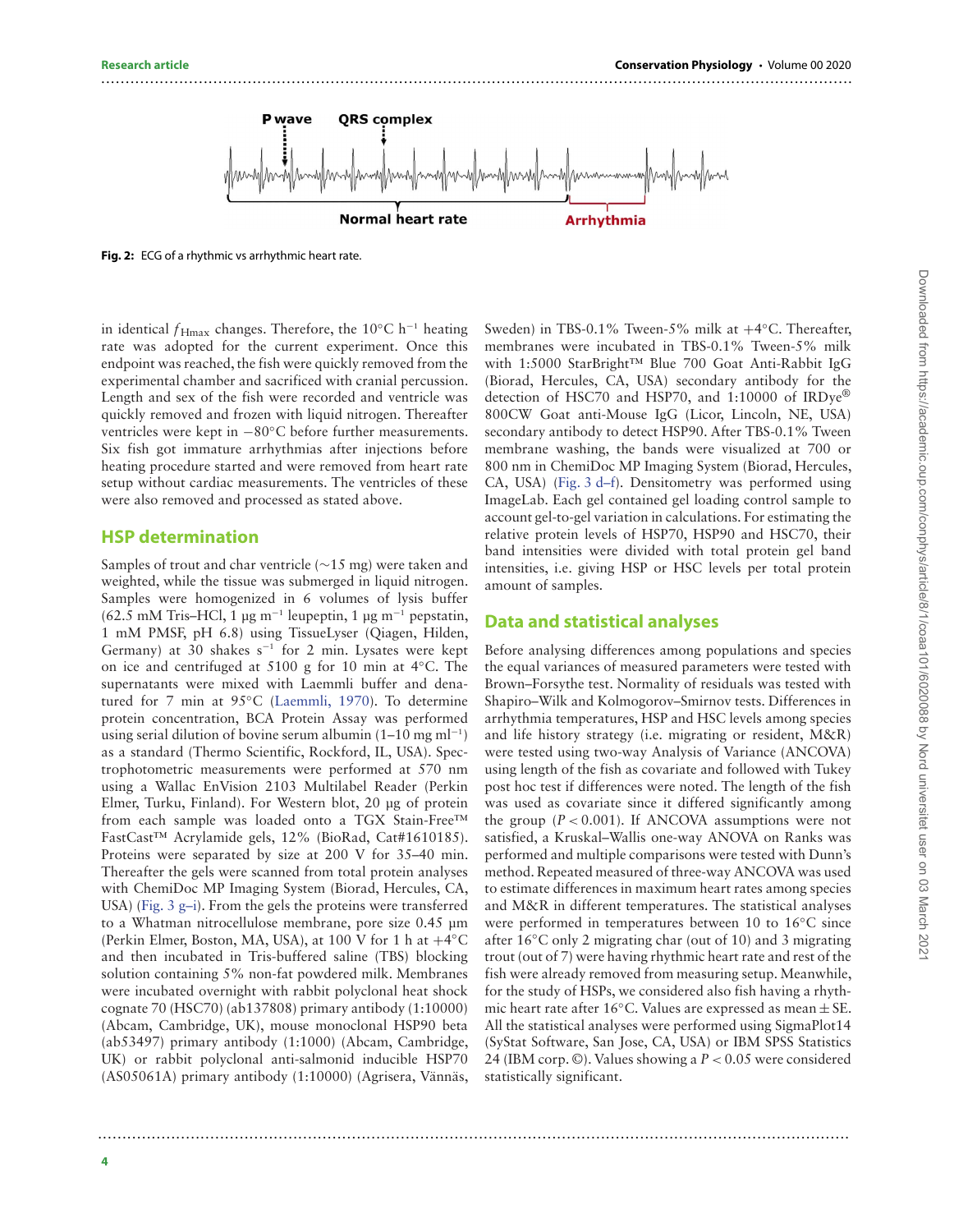

<span id="page-4-0"></span>Fig. 3: Thermal capacity of the cardiovascular system of fish. Effect of temperature on maximum heart rate ( $f_{Hmax}$ ) of migrating and resident (a) Arctic char and (b) brown trout. The values are expressed in beats per minute (bpm). ∗ indicates statistically significant differences between resident and migrating fish. The  $f_{Hmax}$  values differed also significantly between species the char having lower heart rate ( $F = 33.2$ , P *<* 0.001). (c) Scatterplot of the arrhythmia temperature (Tarr) of the two species caught from different sites expressed in degree Celsius (◦C). Different letters indicate statistically significant differences between sites and species at  $P < 0.05$ .  $n = 10$  for migrating char,  $n = 7$  for resident char,  $n = 7$  for migrating trout and  $n = 8$  for resident trout. Values are shown as mean  $\pm$  SE.

### **Results**

Physiological analyses showed that both species had extremely low upper thermal limits of their cardiovascular system at the beginning of return migration meanwhile the resident fish showed significantly higher cardiac capacity under high temperature [\(Fig. 3\)](#page-4-0). The migrating char and trout got cardiac arrhythmias at  $14.9 \pm 0.8$ °C and  $16.5 \pm 0.9$ °C, respectively [\(Fig. 3c,](#page-4-0) [Table 1\)](#page-5-0). The resident fish, on the other hand, reached arrhythmia at significantly higher temperatures, i.e. at  $21.2 \pm 1.2$ °C and  $21.9 \pm 0.8$ °C for char and trout, respectively [\(Fig. 3c,](#page-4-0) [Table 1\)](#page-5-0). Maximum heart rate in migrating char and trout between measuring temperatures of 10–16◦C was on average 9 and 19 beats per minute (bpm) lower compared to their resident conspecifics, respectively [\(Fig. 3a,b,](#page-4-0) [Table 1\)](#page-5-0). Furthermore, resident char showed on average ∼18 bpm lower maximum heart rate than resident trout (P *<* 0.001) and migrating char had on average ∼8 bpm lower  $f_{\text{Hmax}}$  than migrating trout (P = 0.01).

Regarding the cellular stress response, the HSP regulation differed among the groups analysed, and was observed to be differently expressed among life history strategies (M&R) and species. Specifically, when considering the HSP70s, differences between strategies were especially seen in char, where migrating ones showed higher expression of HSP70s compared to their resident conspecific [\(Fig 4a,](#page-5-1) [Table 1\)](#page-5-0). Meanwhile, species-specific expression pattern was observed merely in migrating fish, with the migrating char having 3.7 fold higher expression of HSP70s as compared to migrating trout  $(P < 0.001)$ . There was not a statistically significant interaction between M&R and species  $(P = 0.063)$ .

On the other hand, the expression pattern of HSP90 was found to be significantly upregulated in trout compared with char [\(Fig 4b,](#page-5-1) [Table 1\)](#page-5-0). The post hoc test revealed higher

..........................................................................................................................................................

expression of HSP90 in trout compared to char at migration stage  $(P = 0.008)$ . However, no significant differences were seen between species in resident fish. There was not a statistically significant interaction between species and M&R in the expression of HSP90  $(P = 0.443)$ .

When considering the expression level of HSC70, we also found species-specific differences [\(Fig 4c,](#page-5-1) [Table 1\)](#page-5-0). Specifically, resident char showed higher level of HSC70 compared to resident trout  $(P=0.009)$ , meanwhile no differences were observed between the two species during migration  $(P < 0.165)$  or between migrating fish and resident ones (P *<* 0.341). No statistically significant interaction was observed between species and M&R in the expression of HSC70  $(P = 0.234)$ .

#### **Discussions**

In the current study both species had extremely low upper thermal limits of their cardiovascular system at the beginning of upstream migration when they would need efficiently working oxygen delivery system most to be able to complete the migration. River temperature was around 12.3◦C when the measurements were made and the majority of migrating fish got arrhythmias around 14–16°C, thus, only  $+2-4$ °C increase of river temperature might be sufficient to initiate a mechanism of cardiac impairment. Interestingly, the resident fish had significantly higher cardiovascular performance and thermal tolerance (21–22◦C) than migrating fish. These results were also reflected at cellular level since in general the migrating fish had much higher levels of HSPs indicating that migrating fish were under cellular stress. All of these results together indicate that climate warming and heat waves might results in higher detrimental effect on migrating fish,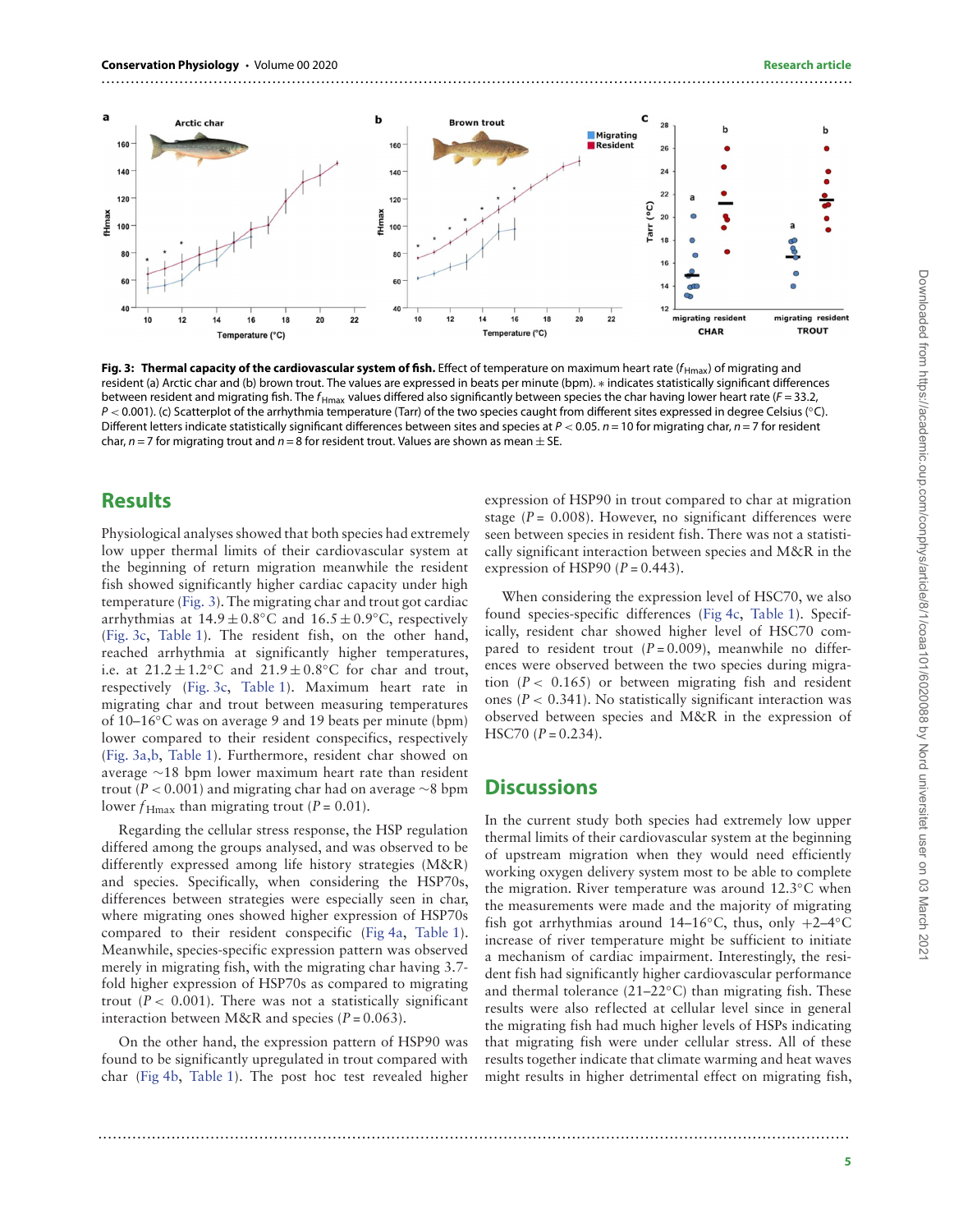#### <span id="page-5-0"></span>Table 1: Temperature of arrhythmia (Tarr), maximum heart rate ( $f_{Hmax}$ ) and HSPs (HSP70, 90 and HSC70) F and P-values across the different strategies (migration = M; resident = R) and species and their interaction. Since the size of the fish in groups differed significantly the length of the fish was used as covariate in all the analyses. All the F- and P-values presented in table are corrected for fish size as covariate. The F- and P-values of the fish size as covariate were F = 52.8 and P *<* 0.001. Statistically significant value are indicated in bold.

..........................................................................................................................................................

|                   | $M \times R$ |         | <b>CHAR x TROUT</b> |         | <b>Interaction</b> |      |
|-------------------|--------------|---------|---------------------|---------|--------------------|------|
|                   |              | Þ       |                     | P       |                    | Þ    |
| Tarr(°C)          | 33.3         | < 0.001 | 0.5                 | 0.48    | 0.2                | 0.70 |
| $f_{\text{Hmax}}$ | 33.2         | < 0.001 | 33.2                | < 0.001 | 5.7                | 0.02 |
| <b>HSP70</b>      | 5.2          | 0.006   | 22.4                | < 0.001 | 3.7                | 0.06 |
| <b>HSP90</b>      | 1.3          | 0.27    | 8.3                 | 0.007   | 0.6                | 0.44 |
| <b>HSC70</b>      | 0.9          | 0.34    | 9.3                 | 0.004   | 1.5                | 0.23 |



<span id="page-5-1"></span>**Fig. 4: |Cellular stress in migrating and resident fish.** Scatterplots show the relative expression of (a) HSP70, (b) HSP90 and (c) HSC70 in migrating Arctic char and brown trout caught from different sites. Different letters indicate statistically significant differences between sites and species at P *<* 0.05. (d–f) are representative examples of western blot membranes showing different densities of bands among species and sites. T. res = resident trout; T. migr = migrating trout; C. res = resident char; C. migr = migrating char; CTRL = gel control. All Blue = molecular weight standard. (g-i) are examples of stain free gels used for total protein normalization of the protein of interest.  $n = 11$  for migrating char,  $n = 7$  for resident char,  $n = 10$  for migrating trout,  $n = 9$  for resident trout.

..........................................................................................................................................................

while resident conspecifics are much more resilient against heat waves. If the climate continues warming as predicted and frequency and intensity of heat waves increase there might be a shift in life history strategies towards more resident freshwater population compared to migrating ones. Resident fish have been shown to grow slower because they are not utilizing the wealth of food sources that migrating fish have in sea [\(Nevoux](#page-9-8) et al., 2019). This was seen also in the

current study since resident trout were smaller than migrating ones (no statistically significant differences between resident and migrating char). The change in life history strategies towards resident populations could, therefore, result less in productivity. This might have a negative impact not only at ecological level, but also on cultural aspects, as Arctic indigenous people's lifestyle has been based on river productivity of salmonids for several centuries. How fast the temperatures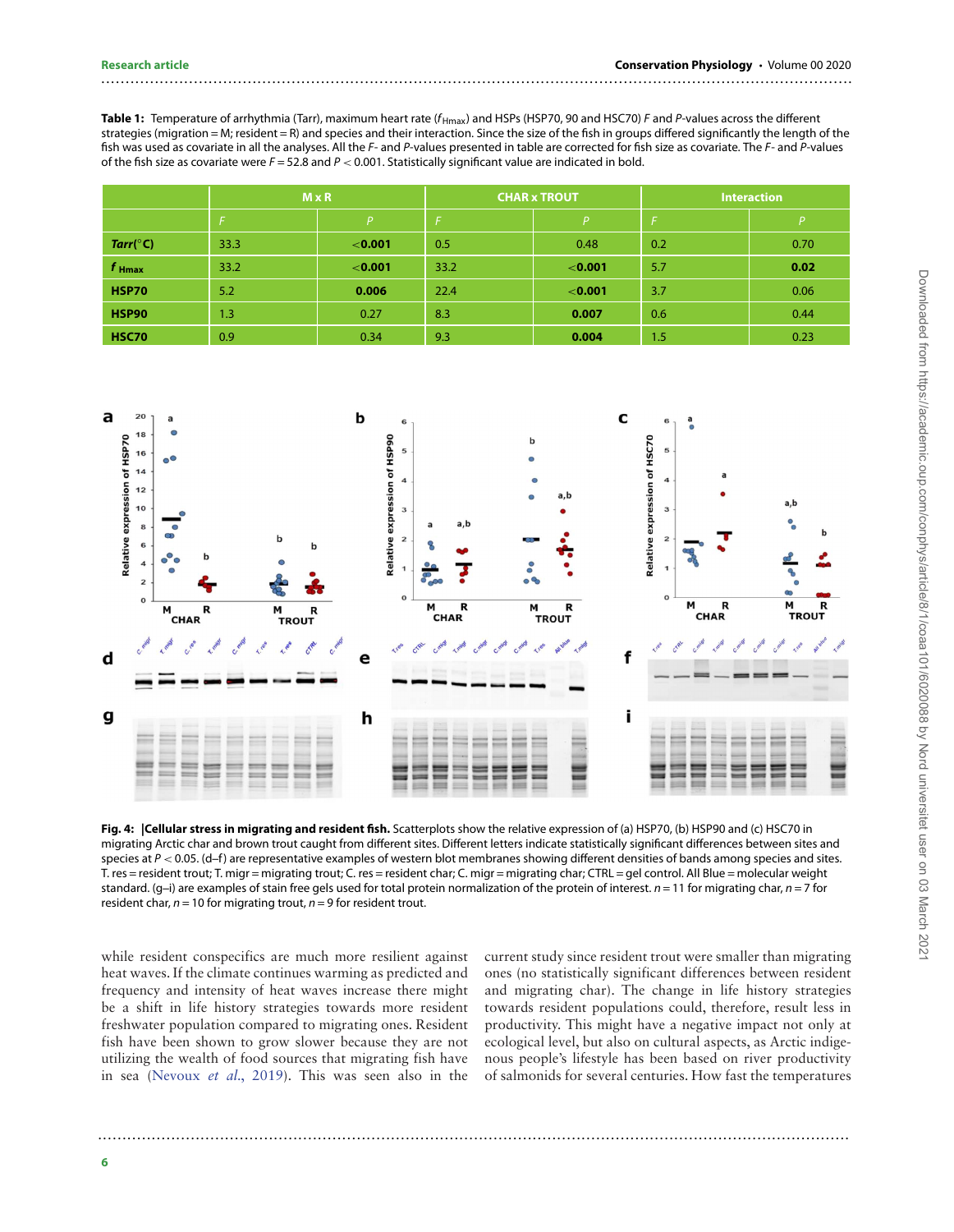will increase in future in rivers is, however, an open question and probably will depend, e.g. on the depth of the river, i.e. are there cool refuge areas available. The thermal limits of the different life history strategies need, however, to be taken into account when making predictions how climate warming will influence on these Northern salmonids.

The factors leading to cardiac failure during acute increase of the temperature are many and span from physiologi[cal to biochemical level \(](#page-8-13)[Steinhausen](#page-9-4) et al., 2008; Moyes and Ballantyne, 2011; [Vornanen, 2017\)](#page-9-9). Generally, the onset of arrhythmia does not immediately correspond to a fatal episode for a fish, but if temperature increases any further the frequency and duration of arrhythmias increases which will become lethal [\(Gollock et al., 2006\)](#page-8-14). Moreover, arrhythmias are commonly observed near upper critical temperatures in fish [\(Heath and Hughes, 1973;](#page-8-15) [Gollock](#page-8-14) et al., 2006; Clark et al., 2008; [Eliason and Anttila, 2017\). This has numer](#page-7-4)ous implications at the ecological level because when fish reaches upper critical temperatures the aerobic performance declines rapidly, leading to decline in the aerobic swimming performance in salmonids [\(Eliason](#page-8-4) et al., 2011; Eliason and [Anttila, 2017\). The results of the current study suggest that](#page-8-3) especially migrating char might be negatively influenced by even mild heat wave since they have (i) extremely low  $f_{\text{Hmax}}$ to support the aerobic swimming performance, (ii) extremely low upper thermal tolerance of cardiac performance and (iii) they were under severe cellular stress during migration. The  $f_{\text{Hmax}}$  values of the char in the current study were somewhat lower than the ones of the char from Canadian Arctic [\(Gilbert](#page-8-16) et al., 2020) while the thermal tolerance of the char in Canada (cardiac arrhythmia at around 21.4◦C) was close to thermal tolerance of the resident char in the current study (21.2◦C). The char in Greenland, on the other hand, got cardiac arrhythmias between 11 and 18◦C (Hansen et al., [2017\). The small differences between the studies could be](#page-8-17) due to, e.g. different heating rates or using anesthetized fish. Nevertheless, the current and previous studies suggest that char might be negatively influenced by even mild heat wave [\(Penney](#page-9-10) et al., 2014; [Hansen](#page-8-17) et al., 2017; [Gilbert](#page-8-16) et al., 2020). Indeed, decline in char population densities has been already reported [\(Elliott and Elliott, 2010;](#page-8-18) [Svenning](#page-9-11) et al., 2016). Although in the current study the trout had also low thermal tolerance at beginning of migration and  $T_{arr}$  of species were not statistically different, the physiological and molecular results suggest that trout might have somewhat higher capacity to respond to heat waves. In the future, this could lead to changes in population structures in rivers and lakes that the species coinhabit and influence the whole ecosystem struc-tures, which has been already shown [\(Svenning](#page-9-11) et al., 2016). The results of the current study imply that greater emphasis should be given on species-specific mechanism of thermal response when addressing riverine conservation policies.

Interestingly, resident fish had much higher thermal tolerance having also higher heart rates. The reasons are currently unknown but could be due to change in the salinity gradient

..........................................................................................................................................................

in migrating fish during this energy demanding and crucial life stage. Migrating fish must adjust their physiology to a reversed osmotic gradient [\(Makino](#page-8-19) et al., 2007; [Groot, 2010;](#page-8-20) Evans et al.[, 2011\)](#page-8-21) during the upriver migration leading to a [modification of the transcriptome \(](#page-9-12)[Evans et al., 2011](#page-8-21)[;](#page-9-12) Tseng & Hwang, 2008; [Uchida et al., 1997\)](#page-9-13) which will consume energy. This could possibly influence negatively their cardiovascular capacities. Indeed, significant changes have been observed in function of cardiovascular system when fish have been moved from one salinity to other (Morgenroth et al., [2019\). Future studies should focus on whether migrating](#page-8-22) fish are suffering from osmoregulatory dysfunctions/modifications that adversely affect fish cardiovascular and swim[ming ability, and thus lead to premature mortality \(Lapointe](#page-8-23) et al., 2003). Moreover, possible increase of gene expression due salinity change [\(Evans et al., 2011;](#page-8-21) Tseng & Hwang, 2008; [Uchida et al., 1997\) might explain the higher HSPs](#page-9-12) level found in migrating fish, since this class of protein is produced not only under a thermal stress, but also for support the mechanism of correct folding for several other proteins during translation [\(Currie and Tufts, 1997\)](#page-8-9).

Besides salinity change obviously some other factors could explain the differences between the groups. One of these could be the size differences of the fish. The resident trout were significantly smaller than migrating trout and similar trend was also observed in char. Previously, it has been shown that smaller fish have higher upper thermal tolerance as compared to their larger conspecifics (Underwood et al., [2012\). However, in the previous study the size differences](#page-9-14) have been hundreds of grams between individuals leading to 2<sup>°</sup>C differences in upper thermal tolerance, thus, size difference of few grams in the current study cannot solely explain ∼ 6◦C difference in upper thermal tolerance of resident and migrating fish. Third factor possibly influencing the results could be the thermal history of the fish as acclimatization will have significant influence on thermal tolerance of the fish (see review from [Eliason & Anttila 2017\)](#page-8-3). However, in the current study the fish in lake habitat, which had the high upper thermal tolerance, have been exposed to somewhat cooler temperature than fish at sea & river, thus, thermal history/acclimatization cannot possibly explain the differences between groups. However, since fish have capacity to acclimatize to high temperatures [\(Eliason & Anttila 2017\)](#page-8-3) there might be a change for the migrating fish to increase their upper thermal tolerance if the temperature in the sea will rise in similar phase as the temperature in shallow rivers. Further studies are, therefore, warrant about both the acclimatization effects and how salinity could influence the upper thermal tolerance of migrating fish.

In the current study the HSPs profile was measured in order to assess a generalized stress response in migrating and resident fish and to our knowledge, this is the first study in which HSPs profile has been characterized in wild salmonid hearts in relation to cardiac performance during migration period. Our results revealed that both species were under severe cellular stress during upstream migration, and that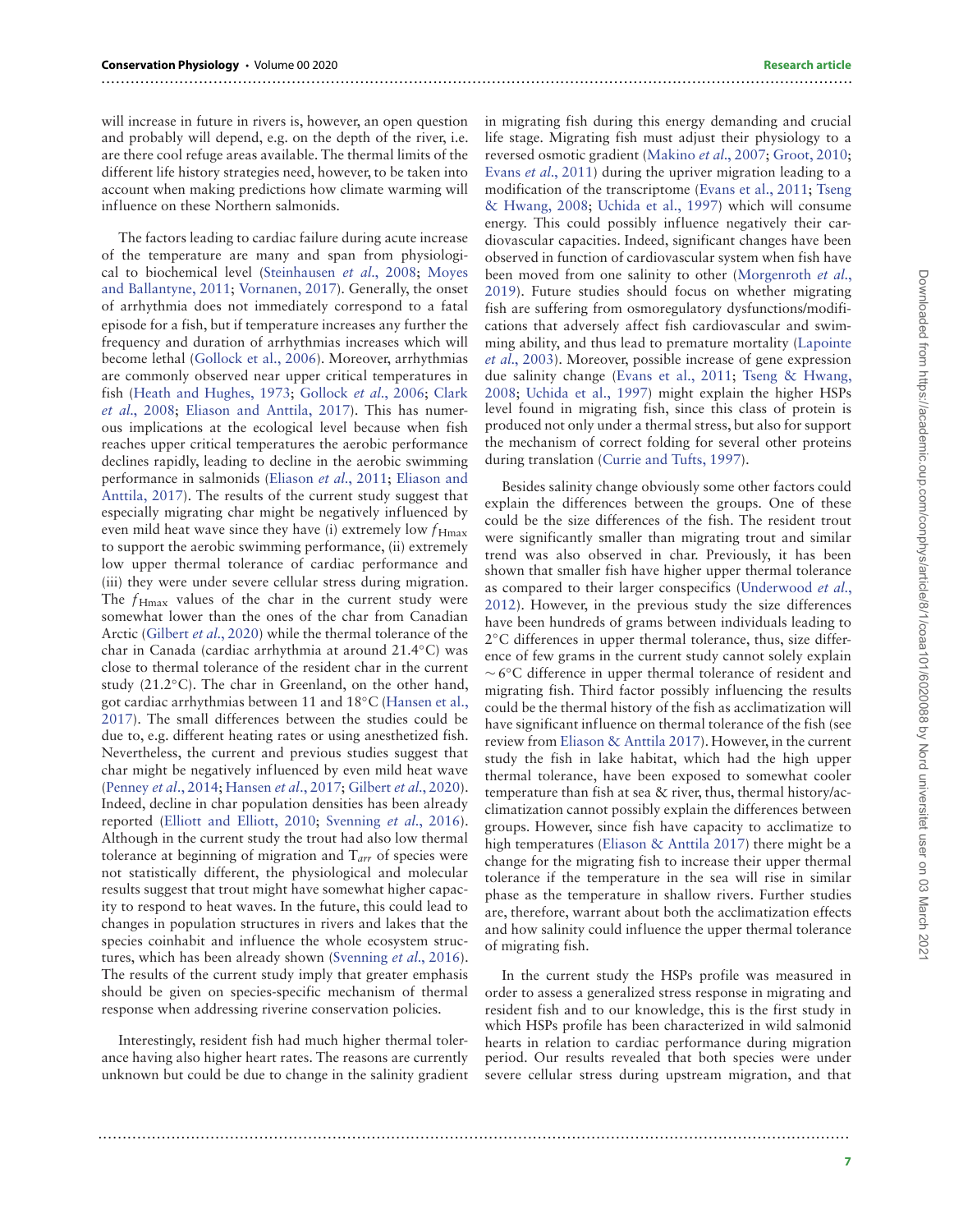could reflect the impairments at the functional level. The presence of higher level of HSPs in migrating fish compared to the resident conspecific (HSP70 especially in char, while in migrating trout the HSP90 levels were high) might be due to higher stress in those fish. This is because HSPs [synthesis is initiated following exposure to stress \(Richter](#page-9-15) et al., 2010; [van Oosten-Hawle et al., 2013\)](#page-9-16). So far the HSP70 and HSP90 have been largely used to characterize heat stress responses [\(Lund et al., 2002;](#page-8-24) [Metzger et al., 2016;](#page-8-25) [Place & Hofmann, 2005\)](#page-9-17) but other environmental stressors could induce their expression as well. For example in the study conducted by [Evans et al., \(2011\)](#page-8-21) on wild migrating sockeye salmon, gene expression profile showed elevated induction of molecular response towards genes mostly related to temperature, salinity and pathogens exposure, with HSP70 being among the most expressed ones. Furthermore, osmotic stress has been shown to increase hsp90 mRNA expression in Atlantic salmon [\(Palmisano et al., 2000\)](#page-9-18), with this increase corresponding also in a coupling of transcription and translation of HSP90 [\(Pan et al., 2000\)](#page-9-19). Thus, the high levels of HSPs in migrating fish could be due to high temperature that fish might encounter during the migration, but also the salinity gradient that those individuals have to face in this period. We cannot find any physiological reason why increased HSP90 response in trout was absent in char, but we hypothesize that the stress response, i.e. the pattern of expression of the HSPs, might be species-specific. Besides HSP70, migrating char had higher expression of constitutive for of HSC 70 (HSC70) than migrating trout and the polyclonal HSC70 antibody recognized two isoforms in char [\(Fig 3f\)](#page-4-0). HSC70 acts as an important chaperone in non-stressed cells (Oksala et al., [2014\). Its role in stressed-cell response is still nuanced \(Fangue](#page-9-20) et al., 2006), but few studies had showed that its expression [increased under higher temperatures in fish \(Deane and Woo,](#page-8-27) 2005; [Fangue](#page-8-26) et al., 2006; [Oksala](#page-9-20) et al., 2014). Char having two isoforms and in general high HSC70s levels could possi[bly be related to their lower upper thermal tolerance \(Penney](#page-9-10) et al., 2014) compared to brown trout. However, more studies are required to answer this question and to evaluate do the different isoforms have different functional roles in char.

The aim of the current study was to reveal if migrating and resident Arctic char and brown trout have similar cardiovascular capacities to respond to summer heat waves and does the species differ from each other. The research is urgent since frequency of heat waves are predicted to increase in future and mass mortality events of fish are already connected to high summer temperatures (Till et al.[, 2019\)](#page-9-0). Our results show that early stages of upriver migration are one of the most sensitive stages in an anadromous salmonid lifespan, and that even slight increase of water temperature during this stage leads to a cardiac impairment which could result compromised swimming capacity and reduced probability for the char and trout to reach the lake which should be studied in future. Moreover, at the physiological and molecular level, thermal tolerance is impaired in migrating fish most probably because the fish are facing multiple energy requiring challenges simultaneously, i.e. migration and osmotic stress leading to cellular stress

response. However, further studies are warrant to reveal the molecular mechanisms why the fish using different migration strategies react differently to heat waves. Our results show that conservation plans should take account the low thermal tolerance of migrating salmonids and action could be taken by, e.g. building cool refuge areas. Furthermore, when making the conservation policies the physiology of the fish and differences between species and life-history strategies need to be addressed.

### **Supplementary material**

[Supplementary material](https://academic.oup.com/conphys/article-lookup/doi/10.1093/conphys/coaa101#supplementary-data) is available at Conservation Physiology online.

### **Funding**

..........................................................................................................................................................

G.M. was supported by European exchange program Erasmus for Traineeship and K.A. was funded by Turku Collegium for Science and Medicine and FitFish COST Action.

## **Acknowledgements**

We thank the Nord University, Faculty of Bioscience and Aquaculture, Bodø, Norway to be able to conduct the research at Norway. We thank Geir-Johnny Monsen and Frode Tjønn for the field assistance and Dr Thrond Haugen and Dr Jan Davidsen for the environmental data. We thank also Jenni Saukkonen for helping with molecular analyses.

### **References**

..........................................................................................................................................................

- <span id="page-7-1"></span>1. Anttila K, Jørgensen SM, Casselman MT, Timmerhaus G, Farrell AP, Takle H (2014) Association between swimming performance, cardiorespiratory morphometry, and thermal tolerance in Atlantic salmon (Salmo salar L.). Front Mar Sci 1: 1–10.
- <span id="page-7-0"></span>2. Beitinger TL, Bennett WA, McCauley RW (2000) Temperature tolerances of north American freshwater fishes exposed to dynamic changes in temperature. Environ Biol Fishes 58: 237–275.
- <span id="page-7-2"></span>3. Bjornn T, Reiser DW (1991) Habitat requirements of salmonids in streams. Am Fish Soc Spec Publ 19: 138.
- <span id="page-7-3"></span>4. Casselman MT, Anttila K, Farrell AP (2012) Using maximum heart rate as a rapid screening tool to determine optimum temperature for aerobic scope in Pacific salmon Oncorhynchus spp.J Fish Biol 80: 358–377.
- <span id="page-7-4"></span>5. Clark TD, Sandblom E, Cox GK, Hinch SG, Farrell AP (2008) Circulatory limits to oxygen supply during an acute temperature increase in the Chinook salmon (Oncorhynchus tshawytscha). Am J Physiol, Regul Integr Comp Physiol 295: 1631–1639.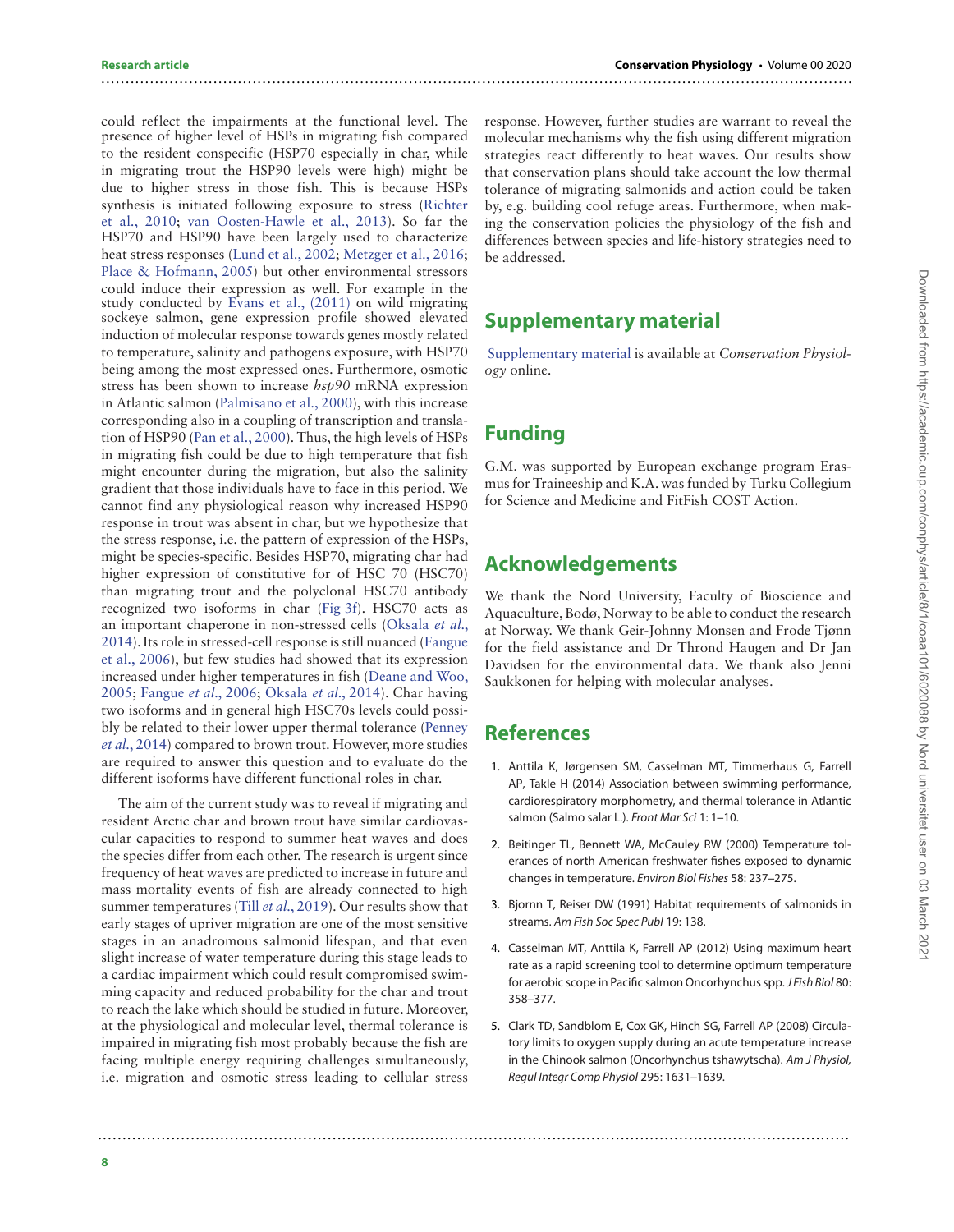- <span id="page-8-9"></span>6. Currie S, Tufts BL (1997) Synthesis of stress protein 70 (Hsp70) in rainbow trout (Ocorhynchus mykiss) red blood cells. J Exp Biol. 200: 607–614.
- <span id="page-8-10"></span>7. Davidsen JG, Eldøy SH, Meyer I, Halvorsen AE, Sjursen AD, Rønning L, Schmidt SN, Præbel K, Daverdin M, Bårdsen MT (2019) Sjøørret og Sjørøye i Skjerstadfjorden-Marine Vandringer, Områdebruk og Genetikk. NTNU Vitenskapsmuseet naturhistorisk Rapp.
- <span id="page-8-27"></span>8. Deane EE, Woo NYS (2005) Cloning and characterization of the hsp70 multigene family from silver sea bream: modulated gene expression between warm and cold temperature acclimation. Biochem Biophys Res Commun 330: 776–783.
- <span id="page-8-8"></span>9. Dietz TJ, Somero GN (1993) Species- and Tissue-Specific Synthesis Pattern for Heat-Shock Proteins HSP70 and HSP90 in Several Marine Teleost Fishes. Physiological Zoology 66: 863–880.
- <span id="page-8-1"></span>10. Donelson JM, Salinas S, Munday PL, Shama LNS (2018) Transgenerational plasticity and climate change experiments: where do we go from here? Glob Chang Biol 24: 13–34.
- <span id="page-8-3"></span>11. Eliason EJ, Anttila K (2017) Temperature and the Cardiovascular System. Fish Physiology. Elsevier, In, pp. 235–297
- <span id="page-8-4"></span>12. Eliason EJ, Clark TD, Hague MJ, Hanson LM, Gallagher ZS, Jeffries KM, Gale MK, Patterson DA, Hinch SG, Farrell AP (2011) Differences in thermal tolerance among sockeye salmon populations. Science 332: 109–112.
- <span id="page-8-7"></span>13. Eliason EJ, Clark TD, Hinch SG, Farrell AP (2013) Cardiorespiratory collapse at high temperature in swimming adult sockeye salmon. Conserv Physiol 1: 1–19.
- <span id="page-8-18"></span>14. Elliott J, Elliott JA (2010) Temperature requirements of Atlantic salmon Salmo salar, brown trout Salmo trutta and Arctic charr Salvelinus alpinus: predicting the effects of climate change. J Fish Biol 77: 1793–1817.
- <span id="page-8-21"></span>15. Evans TG, Hammill E, Kaukinen K, Schulze AD, Patterson DA, English KK, Curtis JMR, Miller KM (2011) Transcriptomics of environmental acclimatization and survival in wild adult Pacific sockeye salmon (Oncorhynchus nerka) during spawning migration. Mol Ecol 20: 4472–4489.
- <span id="page-8-26"></span>16. Fangue NA, Hofmeister M, Schulte PM (2006) Intraspecific variation in thermal tolerance and heat shock protein gene expression in common killifish, Fundulus heteroclitus. J Exp Biol. doi: [10.1242/jeb.02260.](https://doi.org/10.1242/jeb.02260)
- <span id="page-8-0"></span>17. Farrell AP (2009) Environment, antecedents and climate change: lessons from the study of temperature physiology and river migration of salmonids. J Exp Biol 212: 3771-3780.
- <span id="page-8-16"></span>18. Gilbert MJH, Harris LN, Malley BK, Schimnowski A, Moore J-S, Farrell AP (2020) The thermal limits of cardiorespiratory performance in anadromous Arctic char (Salvelinus alpinus): a field-based investigation using a remote mobile laboratory. Conserv Physiol 8: 1–12.
- <span id="page-8-14"></span>19. Gollock MJ, Currie S, Petersen LH, Gamperl AK (2006) Cardiovascular and haematological responses of Atlantic cod (Gadus morhua) to acute temperature increase. J Exp Biol 209: 2961–2970.

<span id="page-8-20"></span>20. Groot C (2010) Physiological Ecology of Pacific Salmon. UBC Press

..........................................................................................................................................................

- <span id="page-8-17"></span>21. Hansen AK, Byriel DB, Jensen MR, Steffensen JF, Svendsen MBS (2017) Optimum temperature of a northern population of Arctic charr (Salvelinus alpinus) using heart rate Arrhenius breakpoint analysis. Polar Biol 40: 1063–1070.
- <span id="page-8-5"></span>22. Haverinen J, Vornanen M (2020) Depression of heart rate in fish at critically high temperatures is due to atrioventricular block. bioRxiv.
- <span id="page-8-15"></span>23. Heath AG, Hughes GM (1973) Cardiovascular and respiratory changes during heat stress in rainbow trout (Salmo gairdneri). J Exp Biol 59: 323–338.
- <span id="page-8-6"></span>24. Iftikar FI, Morash AJ, Cook DG, Herbert NA, Hickey AJR (2015) Temperature acclimation of mitochondria function from the hearts of a temperate wrasse (Notolabrus celidotus). Comp Biochem Physiol Part A Mol Integr Physiol. doi: [10.1016/j.cbpa.2015.01.017.](https://doi.org/10.1016/j.cbpa.2015.01.017)
- <span id="page-8-12"></span>25. Laemmli UK (1970) Cleavage of structural proteins during the assembly of the head of bacteriophage T4. Nature. doi: [10.1038/227680a0.](https://doi.org/10.1038/227680a0)
- <span id="page-8-23"></span>26. Lapointe M, Cooke SJ, Hinch SG, Farrell AP, Jones S, Macdonald S, Patterson D, Healey MC (2003) Late-run sockeye Salmon in the Fraser River , British Columbia , are experiencing early upstream migration and unusually high rates of mortality — what is going on. Georg Basin/Puget Sound Res Conf 14.
- <span id="page-8-24"></span>27. Lund SG, Caissie D, Cunjak RA, Vijayan MM, Tufts BL (2002) The effects of environmental heat stress on heat-shock mRNA and protein expression in Miramichi Atlantic salmon (Salmo salar) parr. Can J Fish Aquat Sci. doi: [10.1139/f02-117.](https://doi.org/10.1139/f02-117)
- <span id="page-8-19"></span>28. Makino K, Onuma TA, Kitahashi T, Ando H, Ban M, Urano A (2007) Expression of hormone genes and osmoregulation in homing chum salmon: a minireview. Gen Comp Endocrinol 152: 304–309.
- <span id="page-8-25"></span>29. Metzger DCH, Healy TM, Schulte PM (2016) Conserved effects of salinity acclimation on thermal tolerance and hsp70 expression in divergent populations of threespine stickleback (Gasterosteus aculeatus). J Comp Physiol B Biochem Syst Environ Physiol 186: 879–889.
- <span id="page-8-11"></span>30. Monsen G-J (2019) Behavioral Study of Coexisting Populations of Anadromous Brown Trout and Arctic Char That Overwinter in a Subarctic Lake. Norwegian University of Life Sciences
- <span id="page-8-22"></span>31. Morgenroth D, Ekström A, Hjelmstedt P, Gräns A, Axelsson M, Sandblom E (2019) Hemodynamic responses to warming in euryhaline rainbow trout: implications of the osmo-respiratory compromise. J Exp Biol 222: jeb207522.
- <span id="page-8-2"></span>32. Moyano M, Illing B, Polte P, Kotterba P, Zablotski Y, Gröhsler T, Hüdepohl P, Cooke SJ, Peck MA (2020) Linking individual physiological indicators to the productivity of fish populations: a case study of Atlantic herring. Ecol Indic 113: 106146.
- <span id="page-8-13"></span>33. Moyes CD, Ballantyne JS (2011) TEMPERATURE| Membranes and Temperature: Homeoviscous Adaptation In Encyclopedia of Fish Physiology. From Gene to Environment. pp 1725–1731.